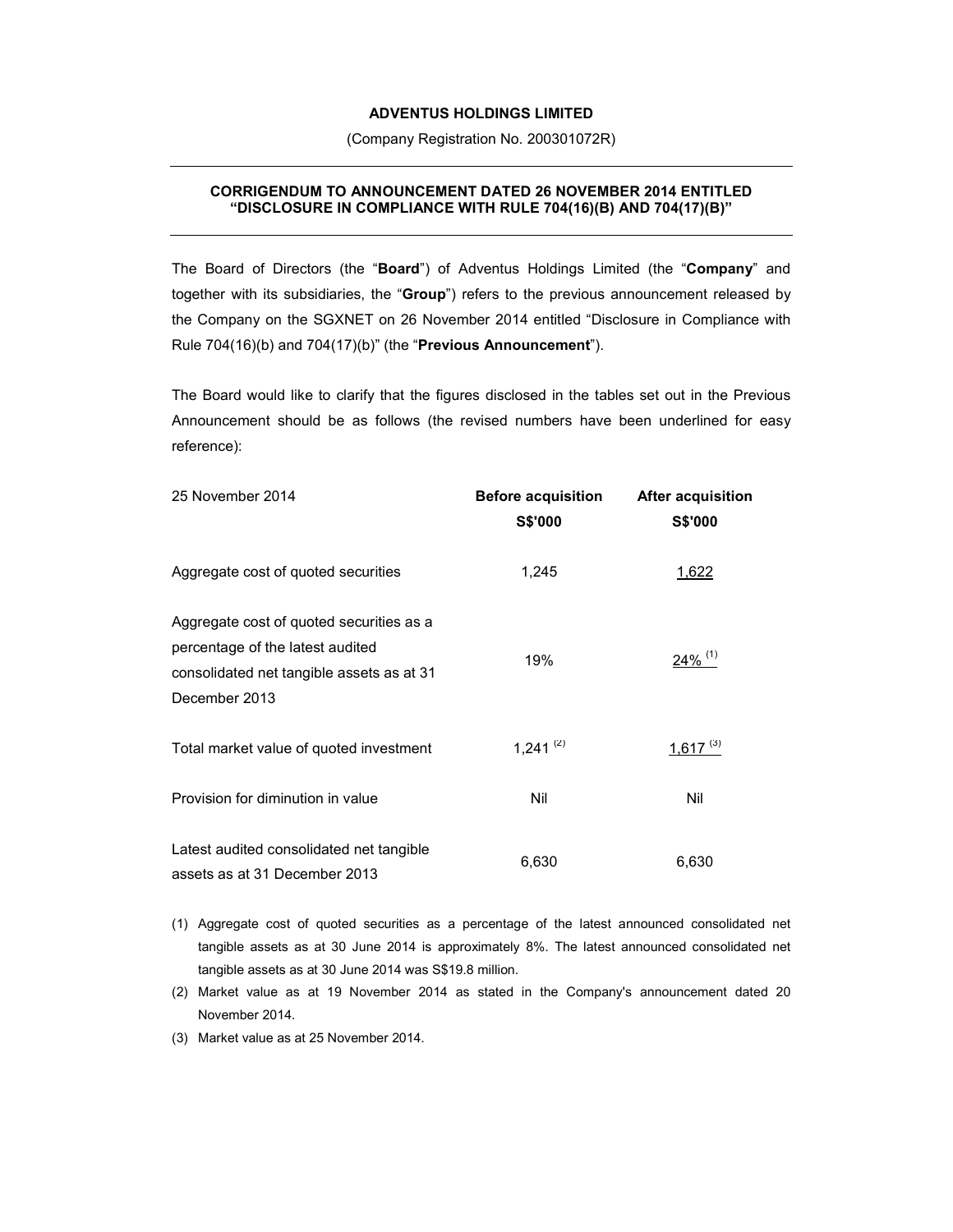| 26 November 2014                                                                                                                           | <b>Before disposal</b><br><b>S\$'000</b> | After disposal<br><b>S\$'000</b> |
|--------------------------------------------------------------------------------------------------------------------------------------------|------------------------------------------|----------------------------------|
| Aggregate cost of quoted securities                                                                                                        | 1,622                                    | 1,245                            |
| Aggregate cost of quoted securities as a<br>percentage of the latest audited<br>consolidated net tangible assets as at 31<br>December 2013 | 24%                                      | $19\%$ <sup>(1)</sup>            |
| Total market value of quoted investment                                                                                                    | 1,617 $(2)$                              | $1,239^{(3)}$                    |
| Provision for diminution in value                                                                                                          | Nil                                      | Nil                              |
| Latest audited consolidated net tangible<br>assets as at 31 December 2013                                                                  | 6,630                                    | 6,630                            |

- (1) Aggregate cost of quoted securities as a percentage of the latest announced consolidated net tangible assets as at 30 June 2014 is approximately 6%. The latest announced consolidated net tangible assets as at 30 June 2014 was S\$19.8 million.
- (2) Market value as at 25 November 2014.
- (3) Market value as at 26 November 2014.

Save as disclosed above, all other information contained in the Previous Announcement remains unchanged.